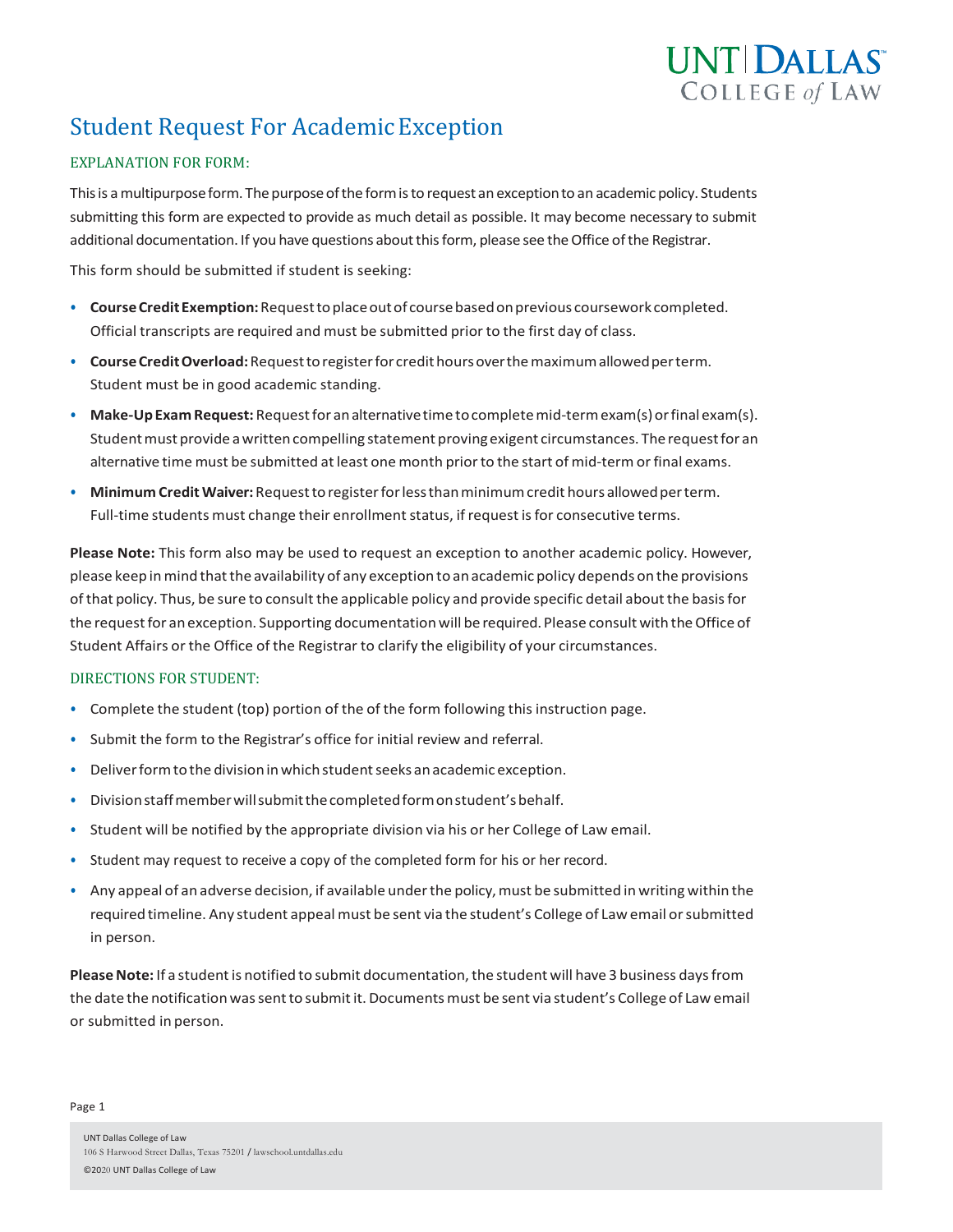

## **Student Request For Academic Exception**

#### **Please PRINT**

| Student Name (Last Name, First Name)                                |                                                           |  | Student ID                             |  |  |  |
|---------------------------------------------------------------------|-----------------------------------------------------------|--|----------------------------------------|--|--|--|
|                                                                     |                                                           |  |                                        |  |  |  |
| UNT COL Student Email Address (Please write out full email address) |                                                           |  | Classification                         |  |  |  |
|                                                                     |                                                           |  | 2L<br>1L<br> 3L <br>4L                 |  |  |  |
| Contact Phone Number                                                |                                                           |  | Term<br>Year                           |  |  |  |
|                                                                     |                                                           |  | $\vert$ su<br><b>IFA</b><br><b>ISP</b> |  |  |  |
| <b>Enrollment Status</b>                                            | Number of Credits Student is Enrolled in for the Semester |  |                                        |  |  |  |
| Full-Time<br>Part-Time                                              |                                                           |  |                                        |  |  |  |

## **Please check all that apply and fill out course information below, if applicable.**

| Course Exemption       | Minimum Credit Waiver |
|------------------------|-----------------------|
| Course Credit Overload | Other                 |
| Make-Up Exam           |                       |

| COURSE # SECTION | <b>COURSE TITLE</b> | <b>DAY</b> | <b>TIME</b> | <b>SCH</b> | <b>INSTRUCTOR</b> |
|------------------|---------------------|------------|-------------|------------|-------------------|
|                  |                     |            |             |            |                   |
|                  |                     |            |             |            |                   |

## Please Note: Course Credit Overload and Make-Up Exam requests must be approved by Associate Dean of Academic Affairs.

| Reason For Request: |  |
|---------------------|--|
|                     |  |
|                     |  |
|                     |  |
|                     |  |

| Student Signature<br>$  -$<br>ـ - | Date |
|-----------------------------------|------|
|                                   |      |

#### Page 2

| <b>UNT Dallas College of Law</b>                                   |
|--------------------------------------------------------------------|
| 106 S Harwood Street Dallas, Texas 75201 / lawschool.untdallas.edu |
| ©2020 UNT Dallas College of Law                                    |